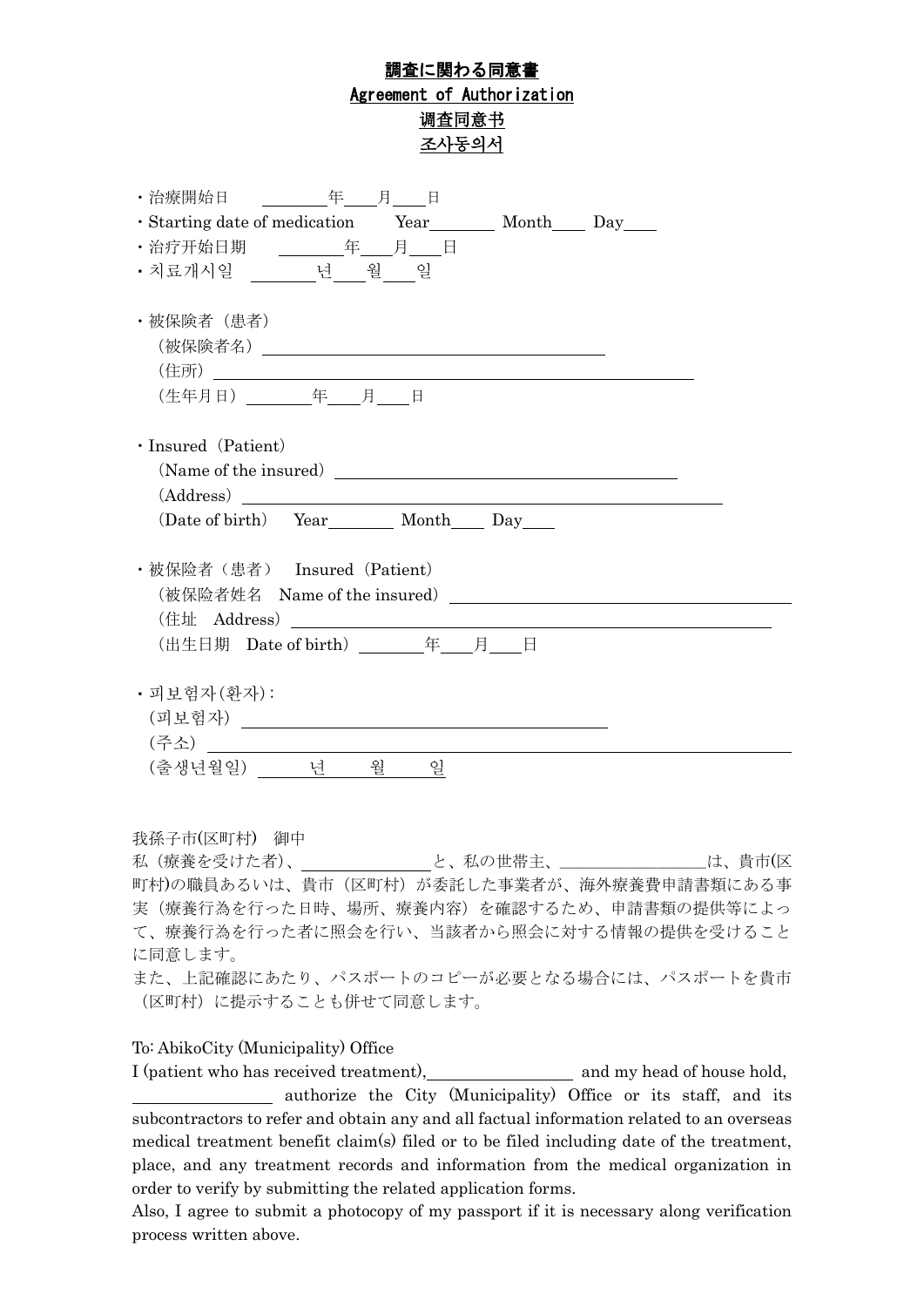致:我孫子市(区、街道、村)政府相关部门 本人(疗养接受人)\_\_\_\_\_\_\_及本人的户主\_\_\_\_\_\_\_\_,同意贵市(区、街道、 村)职员或贵市(区、街道、村)的委托方为确认本人海外疗养费申请资料中所述事实(疗 养时间、场所、疗养内容),根据申请资料,向提供疗养者核实,并接受其提供的相应信息。 另,如以上确认行为须提供本人的护照复印件,本人也同意向贵市(区、街道、村)提供。

시구읍면 귀중:

본인 (요양을 받은자) 아 저의 세대주 는 시구읍면 직원 혹은 그와 관련된 업무위탁업체가 해외요양비신청서류에 기재된 사실(요양일,장소,요양내용)을 확인하기위해 해당요양기관에 조회를 하거나 해당요양기관으로부터 정보를 제공받는데 동의합니다.

또한 위 확인에 여권사본이 필요한 경우 시구읍면에 여권을 제시하는데 동의합니다.

#### 署名・押印欄

署名・押印は、治療を受けた被保険者本人が行って下さい。なお次の場合は、親権者(本 人が未成年の場合)、成年後見人(本人が成年被後見人の場合)、法定相続人(本人が死亡 している場合)が署名、押印して下さい。

Insured person who has received treatment shall sign one's signature. However, in the following case, guardian (insured person is under age), guardian of adult (insured person is adult ward), heir (insured person is dead) shall sign one's signature.

须由接受治疗的被保险人本人签字·盖章。以下()情况, 请监护人(本人未成年)、成年 监护人(本人为接受监护的成年人)、法定继承人(本人已死亡)签字·盖章。

치료를 받은 피보험자본인이 서명.날인을 하여야합니다.피보험자본인이 미성년자 또는 피성년자후견인인 경우에는 친권자 또는 성년후견인의 서명.날인이 필요합니다.

| 工 夕<br>√∕⊡ |     |   | 印 |
|------------|-----|---|---|
| (住所)       |     |   |   |
| (日付)       | - 年 | 日 |   |

(患者との関係) : 本人 · 親権者 · 法定相続人 · その他 [ ) ※ 本同意書の有効期限は署名日から6ヵ月間です。

#### Signature

| (Signature) |       |     |  |
|-------------|-------|-----|--|
| (Address)   |       |     |  |
| (Date) Year | Month | Day |  |